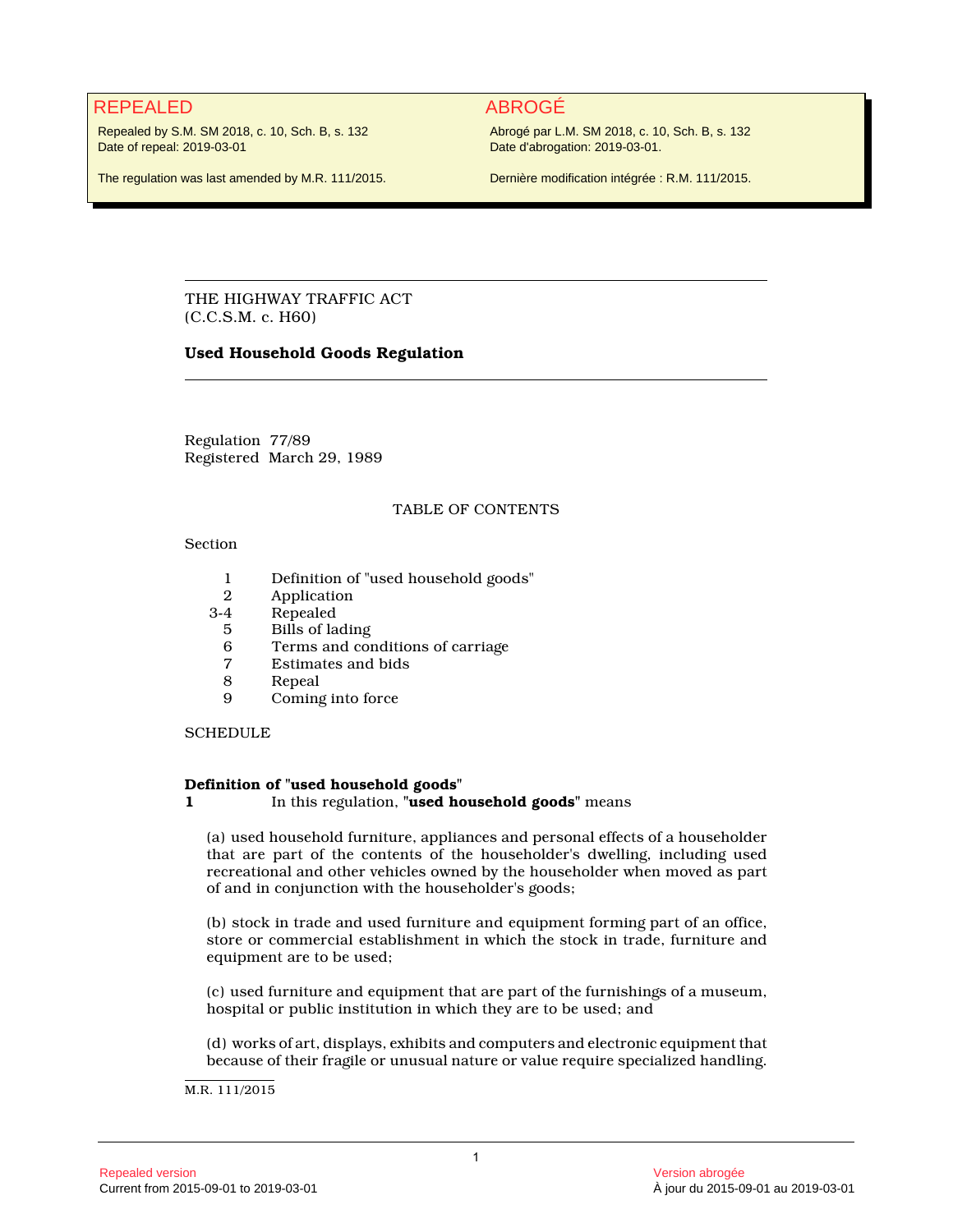## **Application**

**2** Section 7 of this regulation applies to the intra-provincial transportation of used household goods.

**3** [Repealed]

M.R. 111/2015

**3.1** [Repealed]

M.R. 2/92; 111/2015

**4** [Repealed]

M.R. 111/2015

# **Bills of lading**

**5** A bill of lading issued by a motor carrier for the transportation of used household goods shall contain

- (a) the name and address of the consignor;
- (b) the name, address and telephone number of the consignee;
- (c) the originating point of shipment;
- (d) the destination of shipment;
- (e) the date of the shipment;

(f) in a conspicuous place, the name of the original contracting carrier and his telephone number;

(g) in a conspicuous place, the name of the destination agent, if different from the original contracting carrier, and his telephone number;

(h) the names of connecting carriers, if any;

(i) an inventory of the goods comprising the shipment;

(j) a provision stipulating whether the goods were received in apparent good order and condition, except as noted on the inventory;

(k) a space to show the declared valuation of the shipment;

(l) a space or spaces to show the actual amount of freight and all other charges to be collected by the carrier;

(m) a space to show the date or time period agreed upon for delivery;

(n) a space to note any special services or agreements between the contracting parties;

(o) a statement to indicate that the uniform conditions of carriage apply;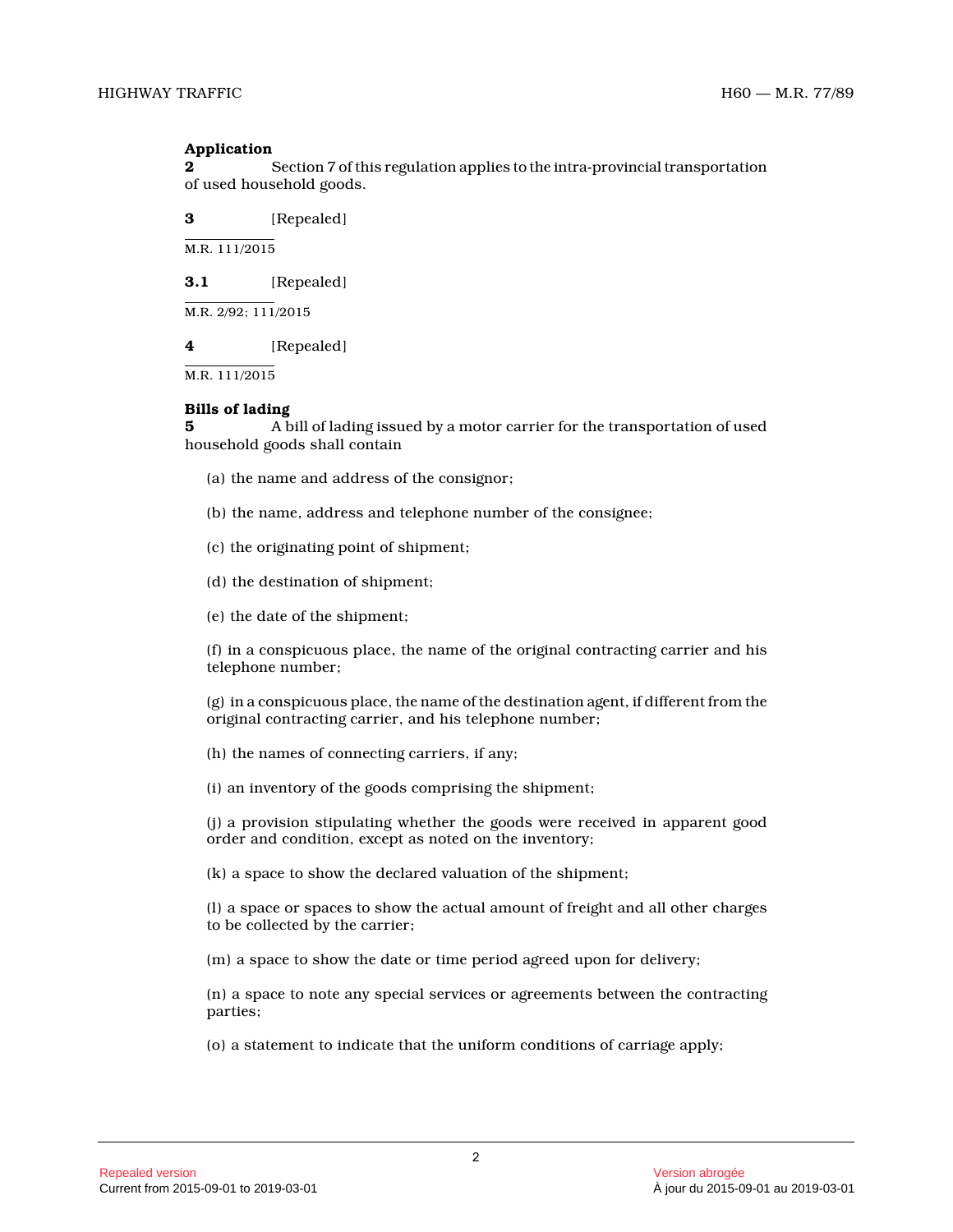(p) a statement in conspicuous form to indicate that the carrier's liability is limited by a term or condition of carriage;

(q) a statement in conspicuous form indicating that the signature of the consignee for receipt of goods does not preclude future claims for loss or damage made within the time limits prescribed by the conditions of carriage; and

(r) spaces for the signatures of the shipper and the consignee.

#### **Terms and conditions of carriage**

**6(1)** The terms and conditions of carriage set out in the Schedule shall be deemed to be a part of every contract for the transportation for compensation of used household goods.

**6(2)** A contract may contain terms and conditions which vary or add to those set out in the Schedule but any variation or addition other than as expressly permitted in the Schedule is invalid and of no effect to the extent that it has the effect of diminishing the rights of a consignor or consignee.

**6(3)** The terms and conditions of carriage shall be printed on the bill of lading issued by the motor carrier.

#### **Estimates and bids**

**7(1)** A motor carrier shall not demand or receive payment on account of any service rendered in connection with the transportation of used household goods unless

(a) the carrier provides a written estimate or fixed bid to the consignor which identifies

(i) the consignor and consignee,

(ii) the name, address and the phone number of the destination agent, and

(iii) terms and methods of payment consistent with section 14 of the Schedule;

(b) the carrier

(i) makes a full disclosure in the bid or estimate of all rates and charges,

(ii) sets out all anticipated charges in the bid or estimate,

(iii) where unanticipated charges are to be paid by the consignor, sets out each unanticipated charge in the tariff of rates and charges that is referred to in the bid or estimate,

(iv) where the tariff of rates and charges is referred to in this estimate or bid, the carrier specifies the tariff and posts it for inspection at the carrier's place of business;

(c) the estimate or fixed bid is identified as such and is agreed to by the consignor prior to the transportation of the goods;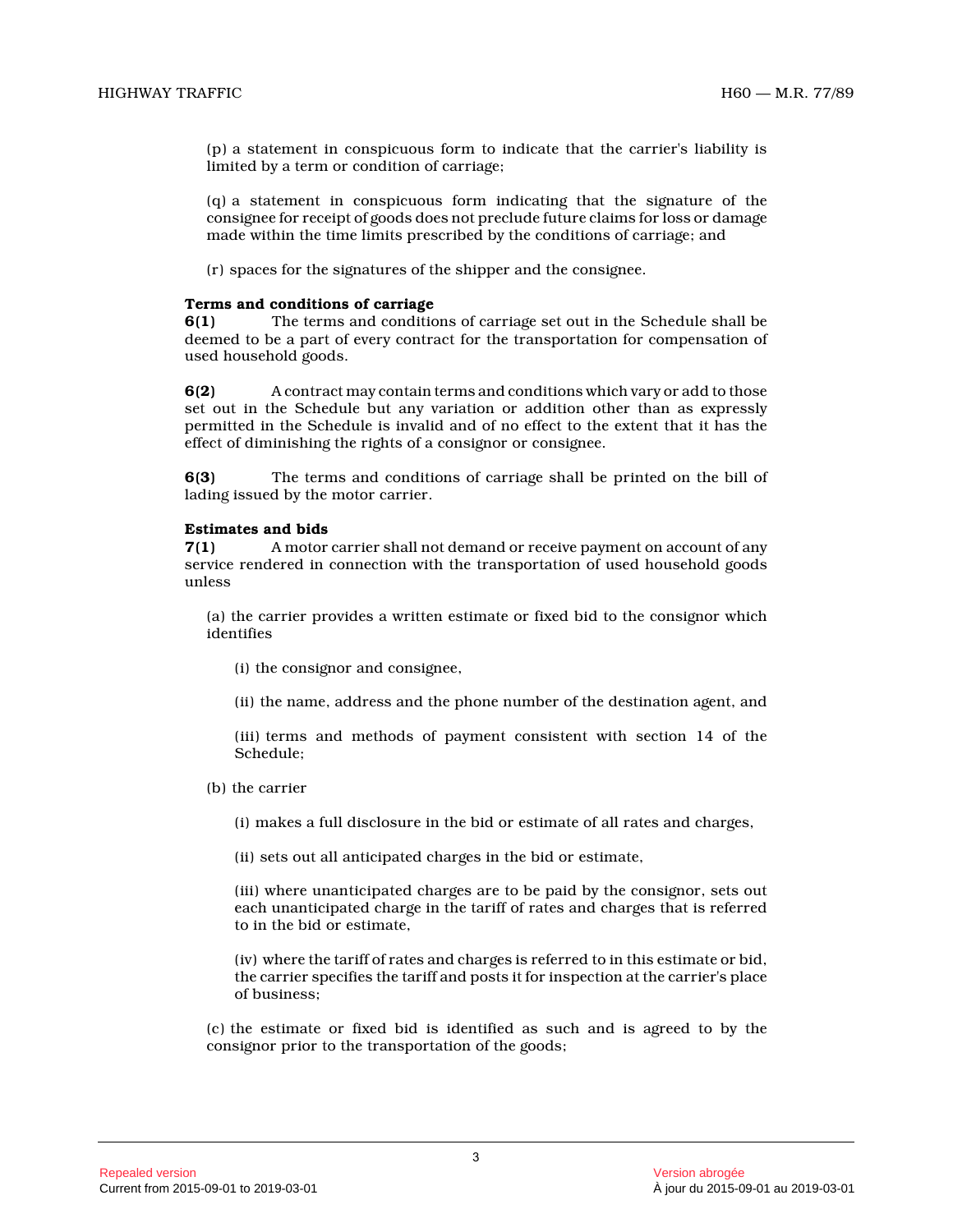(d) the payment demanded and received is strictly in accordance with the estimate or fixed bid;

(e) in the case of an estimate, the carrier sets out the information described in subsection 2; and

(f) in the case of a fixed bid, the carrier clearly identifies the circumstances in which the fixed bid will not apply.

**7(2)** An estimate shall disclose

(a) the estimated weight of the shipment;

(b) applicable rates of linehaul, packing, insurance, storage, extra handling, urban delivery, territorial surcharges, service charges, and all other anticipated accessorial charges;

(c) applicable mileage over the shortest route or an explanation of the manner in which an alternative mileage base is calculated;

(d) total estimated charges for the estimated weight ;

(e) the rate per 100 pounds for the weight brackets immediately above and below the rate used for the estimate; and

(f) the identification number of the tariff upon which the estimate is based.

#### **Repeal**

**8** Manitoba Regulation 193/81 as amended and Manitoba Regulation 109/86 are repealed.

## **Coming into force**

**9** This regulation comes into force one week after it is published in *The Manitoba Gazette* .

March 28, 1989 THE MANITOBA MOTOR TRANSPORT BOARD:

D. Norquay Chairman

L. Olijnek Secretary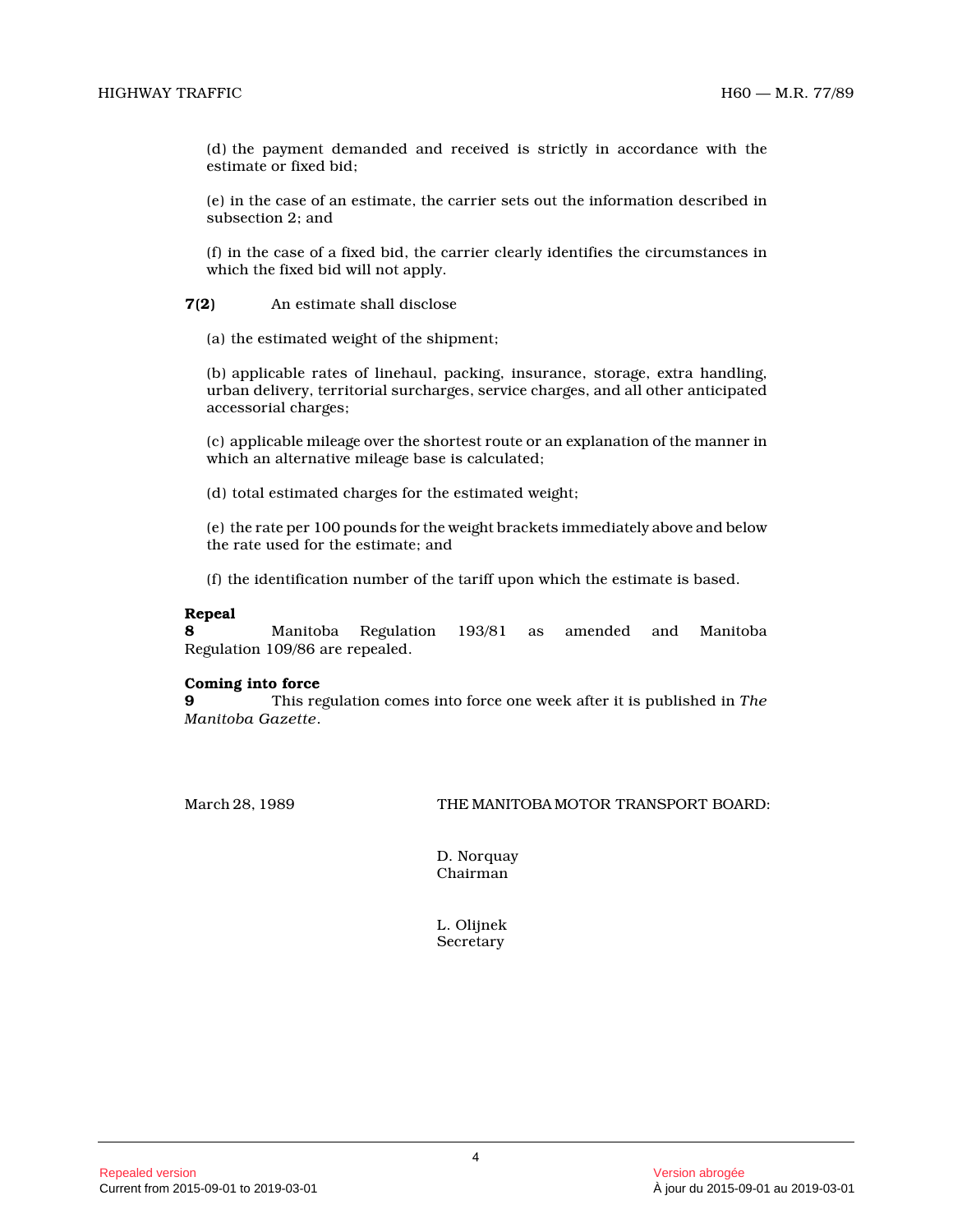#### **SCHEDULE** (Section 6)

# TERMS AND CONDITIONS OF CARRIAGE

# **Liability of carrier**

**1** The carrier of the goods herein described is liable for any loss of or damage to goods accepted by him or his agent, except as herein provided.

# **Liability of originating and delivering carriers**

**2** Where a shipment is accepted for carriage by more than one carrier, the original contracting carrier and the carrier who assumes responsibility for delivery to the consignee (hereinafter called the delivering carrier), in addition to any other liability hereunder, are liable jointly and severally for any loss of or damage to the goods while they are in the custody of any other carrier to whom the goods are or have been delivered and from which liability the other carrier is not relieved.

# **Recovery from connecting carrier**

**3** The original contracting carrier or the delivering carrier, as the case may be, is entitled to recover from any other carrier to whom the goods are or have been delivered the amount of loss or damage that the original contracting carrier or delivering carrier, as the case may be, may be required to pay hereunder resulting from any loss of or damage to the goods while they are in the custody of such other carrier.

# **Remedy by consignor or consignee**

**4** Nothing in articles 2 or 3 deprives a consignor or consignee of any rights he may have against any carrier.

## **Exceptions from liability**

**5** The carrier shall not be liable for

(a) loss, damage or delay to any of the goods described in the Bill of Lading caused by an Act of God, the Queen's or public enemies, riots, strikes, a defect or inherent vice in the goods, the act or default of the consignor, owner or consignee, authority of law or quarantine;

(b) other than because of his, his agent's or employee's negligence;

(i) damage to fragile articles that are not packed and unpacked by the contracting carrier, his agent or employees,

(ii) damage to the mechanical, electronic or other operations of radios, phonographs, clocks, appliances, musical instruments and other equipment, irrespective of who packed or unpacked such articles, unless servicing and preparation was performed by the contracting carrier, his agent or employees,

(iii) deterioration of or damage to perishable food, plants or pets,

(iv) loss of contents of consignor packed articles, unless the containers used are opened for the carrier's inspection and articles are listed on the Bill of Lading and receipted for by the carrier,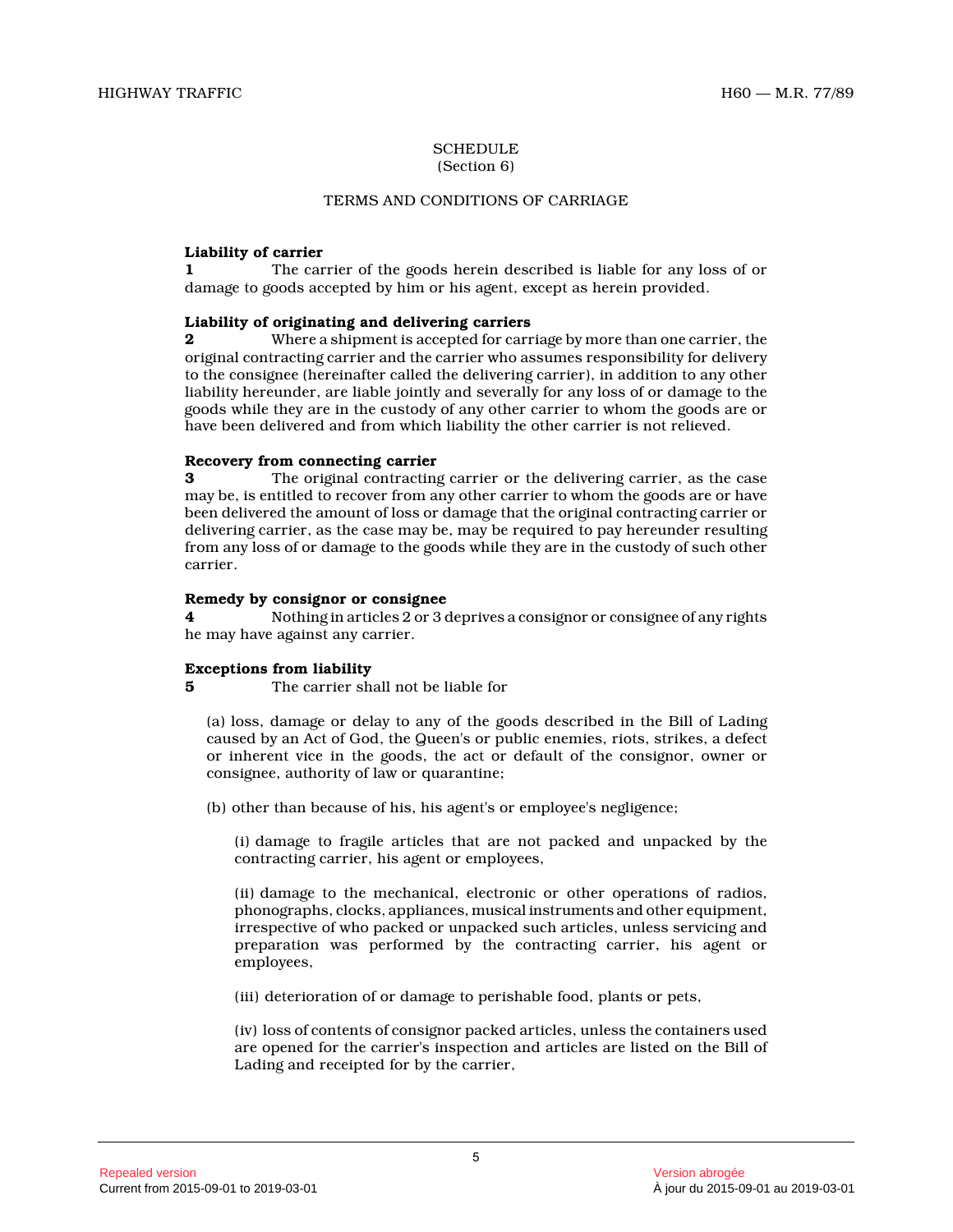(v) burden of proving absence of such negligence shall be on the carrier,

(c) damage to or loss of a complete set or unit when only part of such set is damaged or lost, in which event the carrier shall only be liable for repair or recovering of the lost or damaged piece or pieces;

(d) damage to the goods at place or places of pick-up at which the consignor or his agent is not in attendance;

(e) damage to the goods at place or places of delivery at which the consignee or his agent is not in attendance and cannot give receipt for goods delivered.

# **Delay**

**6(1)** At the time of acceptance of the contract, the original contracting carrier shall provide the consignor with a date or time period within which delivery is to be made. Failure by the carrier to effect delivery within the time specified on the face of the Bill of Lading shall render him liable for reasonable food and lodging expenses incurred by the consignee.

**6(2)** Failure by the consignee to accept delivery when tendered within the time specified on the Bill of Lading shall render him liable for reasonable storage in transit, handling and redelivery charges incurred by the carrier.

## **Routing by the carrier**

**7** In case of physical necessity where the carrier forwards the goods by a conveyance that is not a licenced for-hire vehicle, the liability of the carrier is the same as though the entire carriage were by licenced for-hire vehicle.

## **Stoppage in transit**

**8** Where goods are stopped or held in transit at the request of the party entitled to so request, the goods are held at the risk of that party.

# **Valuation**

**9** Subject to article 10, the amount of any loss or damage for which the carrier shall be liable, whether or not the loss or damage results from negligence of the carrier or its employees or agents, shall be computed on the basis of the value of the lost or damage articles at the time and place of shipment.

# **Maximum liability**

**10(1)** The amount of any loss or damage computed under article 9 shall not exceed the greater of

(a) the value declared by the shipper; or

(b) \$2.00 per pound computed on the total weight of the shipment, provided that, where the consignor released the shipment to a value of 60¢ per pound per article or less in writing, the amount of any loss or damage computed under article 9 shall not exceed such lower amount.

**10(2)** Where clause 1(a) or 1(b) applies, additional charges to cover the additional coverage over 60¢ per pound per article shall be paid by the consignor.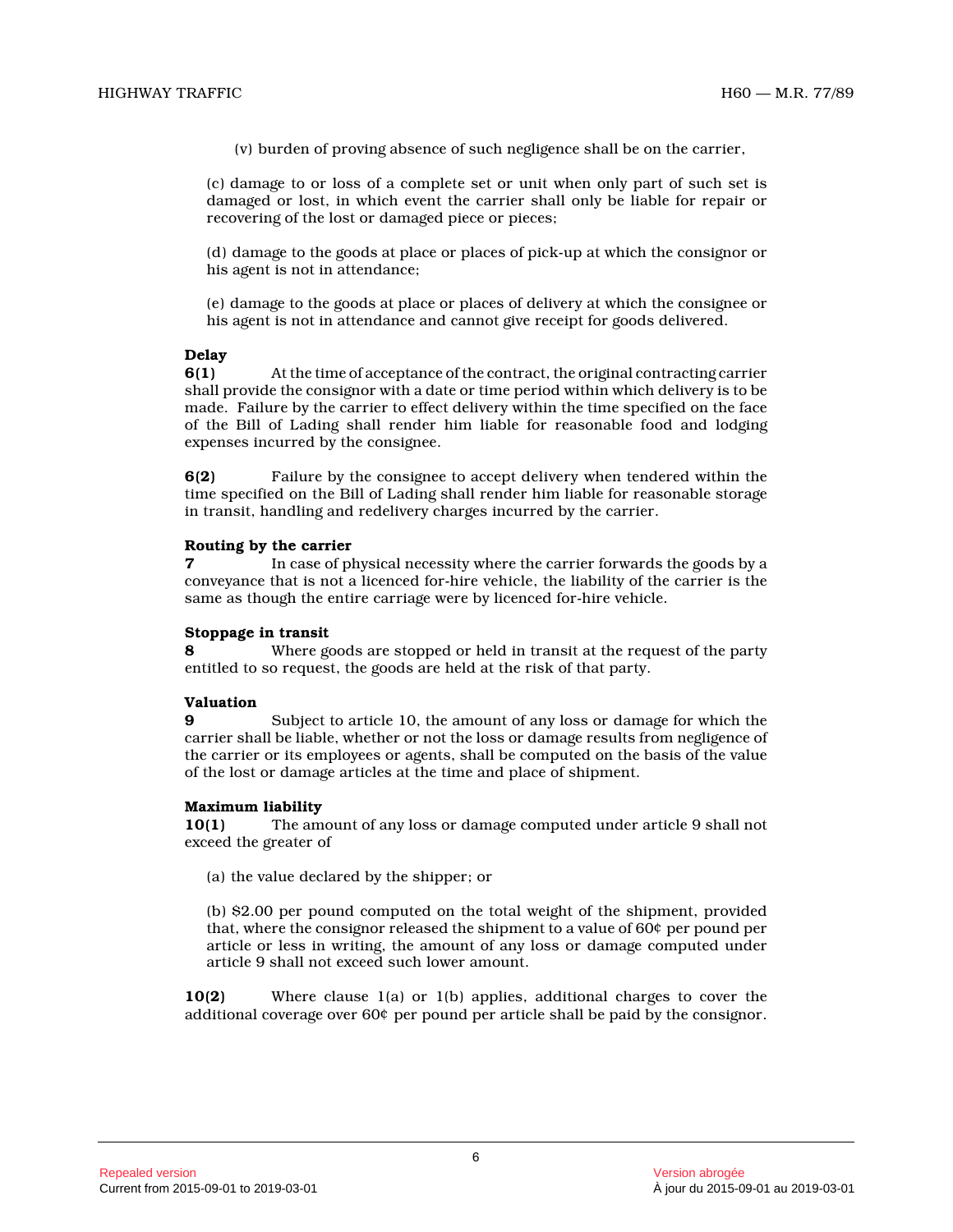# **Consignor's risk**

**11** Where it is agreed that the goods are carried at the risk of the consignor of the goods, such agreement covers only such risks as are necessarily incidental to transportation and the agreement shall not relieve the carrier from liability for any loss or damage or delay which may result from any negligent act or omission of the carrier, his agents or employees and the burden of proving absence of negligence shall be on the carrier.

## **Notice of claim**

**12(1)** No carrier is liable for loss, damage or delay to any goods carried under the Bill of Lading unless notice thereof setting out particulars of the origin, destination and date of shipment of the goods and the estimated amount claimed in respect of such loss, damage or delay is given in writing to the original contracting carrier or the delivering carrier within 60 days after delivery of goods or, in the case of failure to make delivery, within nine months from the date of shipment.

**12(2)** The final statement of the claim must be filed within nine months from the date of shipment.

**12(3)** Either the original contracting carrier or the delivering carrier, as the case may be, shall acknowledge receipt of claim within 30 days of receipt of the claim.

# **Articles of extraordinary value**

**13** No carrier is bound to carry any documents, specie or any articles of extraordinary value unless by a special agreement to do so. If such goods are carried without a special agreement and the nature of the goods is not disclosed on the face of the Bill of Lading, the carrier shall not be liable for any loss or damage.

# **Freight charges**

**14(1)** If required by the carrier, the freight and all other lawful charges accruing on the goods shall be paid before delivery, provided that, where the total actual charges exceed by more than 10% the total estimated charges, the consignee shall be allowed 15 days after the day on which the goods are delivered (excluding Saturdays, Sundays and holidays) to pay the amount by which the total actual charges exceed 110% of the total estimated charges.

**14(2)** The fifteen day extension provided in subarticle (1) does not apply where the carrier notifies the consignor of the total actual charges immediately after the goods are loaded or, where the carrier receives a waiver of the extension provision signed by the consignor.

## **Dangerous goods**

**15** Every person, whether as principal or agent, shipping explosives or dangerous goods without previous full disclosure to the carrier as required by law, shall indemnify the carrier against all loss, damage or delay caused thereby, and such goods may be warehoused at the consignor's risk and expense.

## **Undelivered goods**

**16(1)** Where, through no fault of the carrier, the goods cannot be delivered, the carrier shall immediately give notice to the consignor and consignee that delivery has not been made, and shall request disposal instructions.